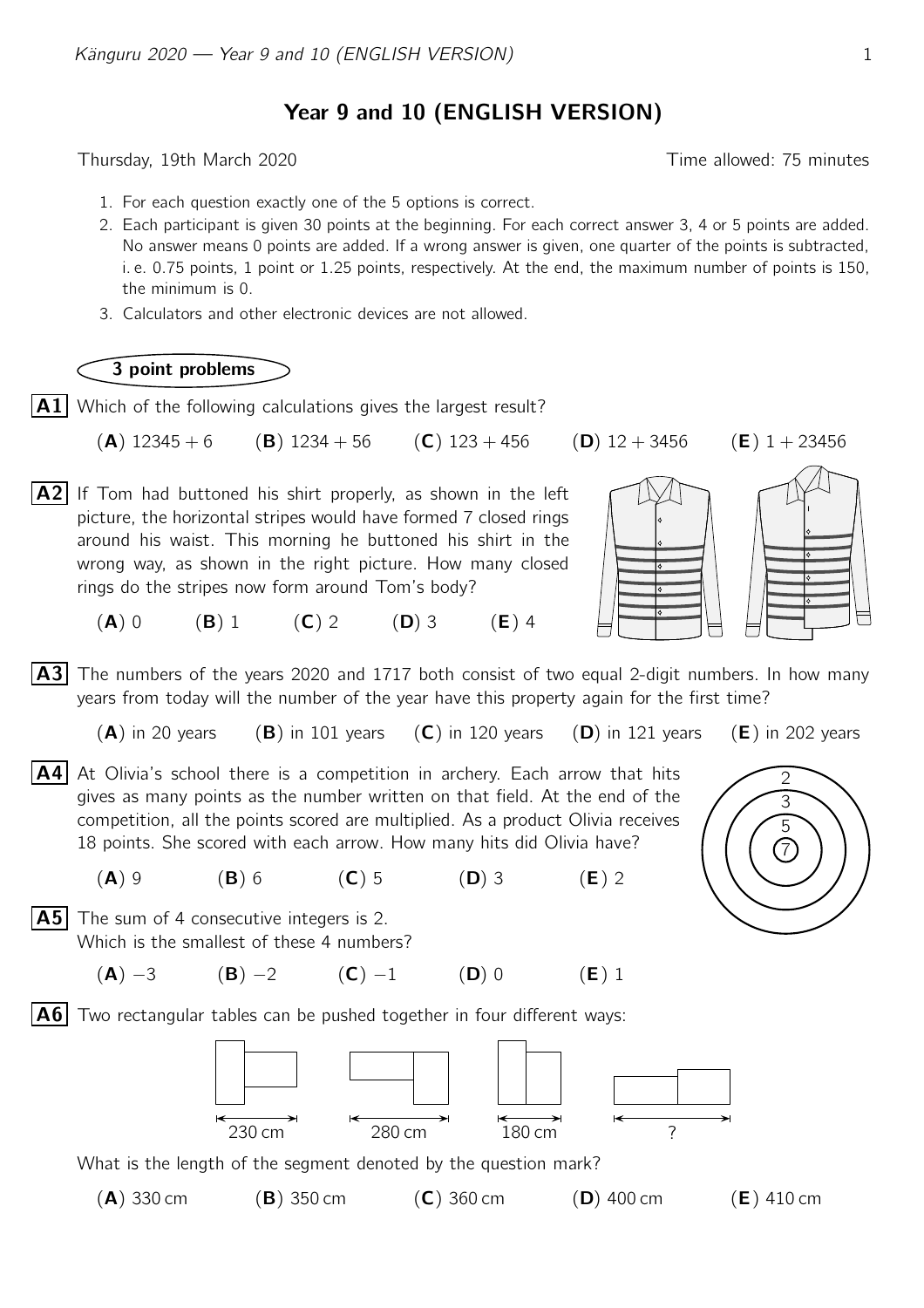$(E)$  62.5 mm<sup>2</sup>

 $\overline{A7}$  Each letter in the calculation  $\overline{+CD}$ AD  $+$  CD  $+$  AB  $+$  CB ? **AB** 4 3 stands for one digit. In the calculation on the right, the letters stand for the same digits. What is the result of the calculation on the right? (**A**) 43 (**B**) 77 (**C**) 86 (**D**) 98 (**E**) 102

**A8** On the veranda there are 8 stools, three-legged ones and four-legged ones. Marius glues a felt floor protector to each stool leg from below, a total of 27 pieces. How many of the stools on the veranda are three-legged?

- (A) 7 (B) 6 (C) 5 (D) 4 (E) 2
- A9 Judith sawed a wooden bar into 6 pieces and built a kite with it. For the diagonals she took a 60 cm long piece and a 40 cm long piece. With the other four parts of the bar she connected the centers of the edges of the kite. How long was the bar before it was cut?
	- (A) 150 cm (B) 180 cm (C) 200 cm (D) 210 cm (E) 225 cm
- $|A10|$  Four dots are marked on a squared paper. Each box is a square with a side length of 5 mm. Any three of these four points can be chosen as the vertices of a triangle. What is the smallest area of such a triangle?
	- $(A)$  12.5 mm<sup>2</sup>  $(B)$  25 mm<sup>2</sup>  $(C)$  40 mm<sup>2</sup>  $(D)$  50 mm<sup>2</sup>

## 4 point problems

**B1** The Eifelsteig, a hiking trail at the German-Belgian border, leads  $\sqrt{\frac{R}{R}\sqrt{R}}$ on the section from Roetgen to Monschau past a granite block called "Kaiser Karls Bettstatt". There are two signposts along the way. One was recently damaged. What was the distance on the damaged signpost?



- $(A)$  1 km  $(B)$  2 km  $(C)$  3 km  $(D)$  4 km  $(E)$  5 km
- $|B2|$  During the holidays Helen visits her grandmother for 18 days. Every day they go to the outdoor swimming pool. Every Tuesday, Saturday and Sunday the high divers have a training session there, Helen is eager to watch. The 18 days are arranged in such a way that Helen can watch the greatest possible number of training sessions. What day of the week is Helen's first day at her grandmother's?

(A) Monday (B) Tuesday (C) Wednesday (D) Saturday (E) Sunday

**B3** If  $11x + 33y = 121$ , what is the value of  $7x + 21y$ ?

- $(A)$  77  $(B)$  64  $(C)$  49  $(D)$  44  $(E)$  28
- **B4** Jeremias wants to write a number in each of the 9 boxes of the figure on the right. The sum of the 3 numbers on each line through the box in the center must be 13. The sum of the 8 numbers on the outer circle must be 40. What number must Jeremiah write in the box in the center?



(A) 3 (B) 4 (C) 5 (D) 6 (E) 7

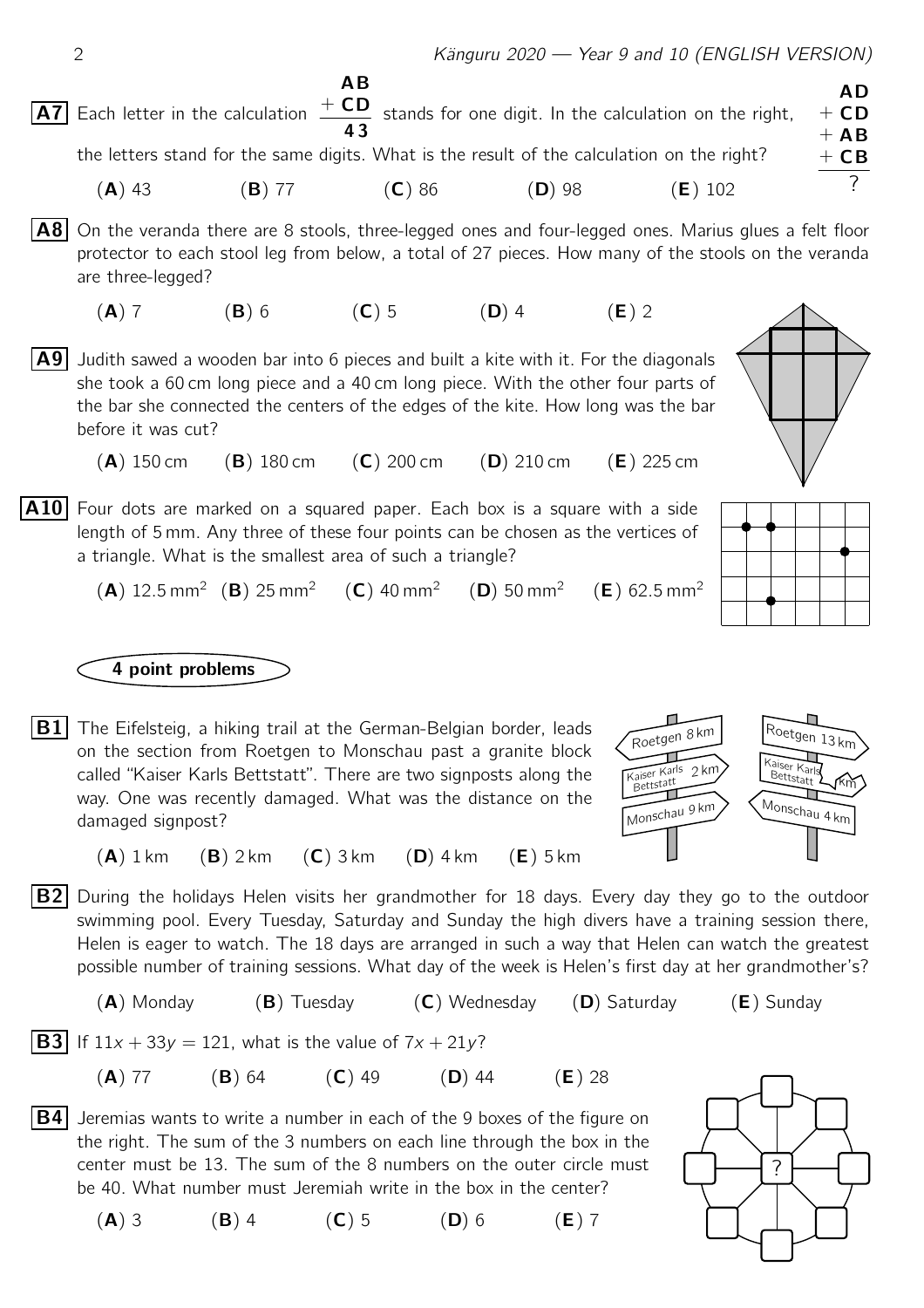$|{\bf B5}|$  Lucia starts her drive to her aunt's home 520 km away with 14 litres of fuel in her tank. Her old car needs 10 litres per 100 km. After 55 km the next petrol stations along the motorway are indicated. They are 35 km, 45 km, 55 km, 75 km and 95 km away. Lucia's car has a 40 litre tank. Lucia would like to stop for fuel only once. How far away is the petrol station she should choose?  $({\sf A})$  35 km  $({\sf B})$  45 km  $({\sf C})$  55 km  $({\sf D})$  75 km  $({\sf E})$  95 km **B6** For the integers a, b, c and d the equation  $a \times b = 2 \times c \times d$  applies. Which of the following numbers is then certainly not the product  $a \times b \times c \times d$ ? (A) 32 (B) 200 (C) 50 (D) 72 (E) 100  $\overline{\mathsf{B7}}$  Two squares are drawn inside an equilateral triangle as shown in the  $\overline{\phantom{a}}$ 65◦ diagram (diagram not to scale). What is the size of the angle marked with the question mark?  $(A)$  35°  $(B)$  40 $\circ$  $(C)$  45°  $(D)$  50°  $(E)$  55°  $\fbox{B8}$  One of the sides of an isosceles triangle is 20 cm long. Of the other two sides, the length of one side is  $\frac{2}{5}$  of the length of the other. How long is the perimeter of this triangle?  $(A)$  36 cm  $(B)$  48 cm  $(C)$  60 cm  $(D)$  95 cm  $(E)$  120 cm  $|B9|$  Sascha writes a multiplication sign between the second and third digit of the year 2020. The product  $20 \times 20$  is a square number. For how many of the years from 2021 to 2099 is the corresponding product also a square number? (A) 2 (B) 3 (C) 4 (D) 5 (E) 6  $|B10|$  A square ornamental window consists of 6 glass triangles, which all have the same area. The side length of the square is 15 cm. How far from the bottom of the square is the point where the 6 triangles meet?  $(A) 8.5 \text{ cm}$   $(B) 9 \text{ cm}$   $(C) 9.5 \text{ cm}$   $(D) 10 \text{ cm}$   $(E) 10.5 \text{ cm}$ 5 point problems  $|C1|$  A rectangle and a square have the same area. One of the side lengths of the rectangle is by 25  $\%$ longer than the side length of the square. By what percentage is the perimeter of the rectangle larger than the perimeter of the square? (A) by 1 % (B) by 2 % (C) by 2.5 % (D) by 3.5 % (E) by 5 %  $|C2|$  Ertem writes down the numbers from 1 to 9 in random order. What is the probability that this 9-digit number is divisible by 18? (A) 1 2 (B) 4  $\frac{1}{9}$  (C) 1  $\frac{1}{3}$  (D) 5  $\frac{9}{9}$  (E) 1 18 **C3** Kaisa wants to fill a  $4 \times 4$  square with numbers so that the sum of the four  $1 | 6 | 3$  $2 | 2 | 8$ 7 | 4 7 numbers in each row and column is equal. She has already filled in some numbers. Which number belongs in the grey box?

(A) 5 (B) 6 (C) 7 (D) 8 (E) 9